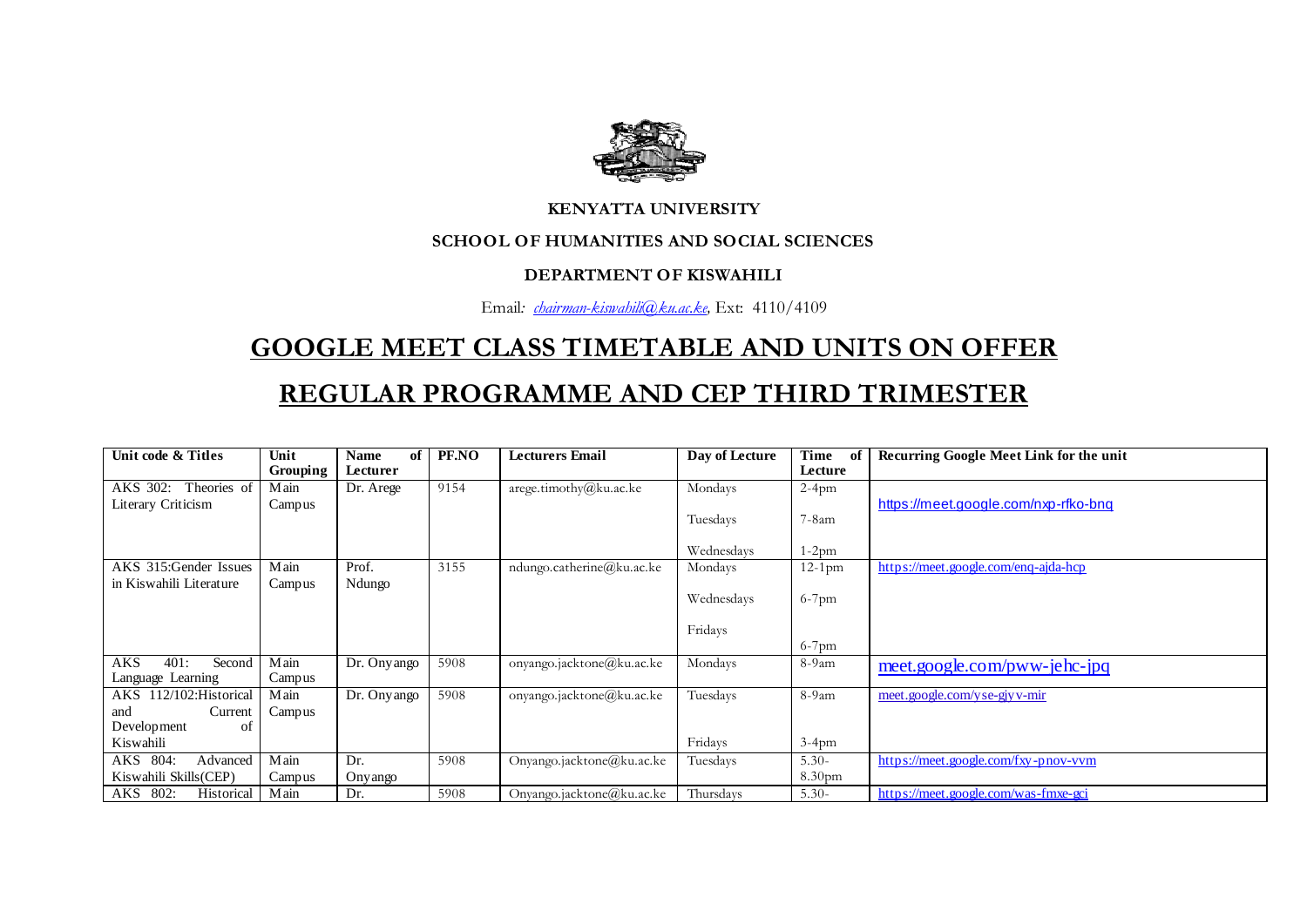| Development<br>of<br>Kiswahili                                                | Campus            | Onyango                  |       |                           |            | 8.30pm                        |                                      |
|-------------------------------------------------------------------------------|-------------------|--------------------------|-------|---------------------------|------------|-------------------------------|--------------------------------------|
| AKS 815: Contemporary<br>Kiswahili Literature                                 | Main<br>Campus    | Prof. Kitula<br>King'ei  | 2567  | king'ei.geoffrey@ku.ac.ke | Thursdays  | $4-5$ pm                      | https://meet.google.com/bvg-iync-kyy |
| AKS 817:<br>Advanced<br>Oral<br>Literature<br>in<br>Kiswahili                 | Main<br>Campus    | Prof. Kitula<br>King'ei  | 2567  | king'ei.geoffrey@ku.ac.ke | Fridays    | $4-5$ pm                      | https://meet.google.com/bou-otum-bhp |
| AKS 824:<br>Children's<br>Literature                                          | Main<br>Campus    | Pamela<br>Dr.<br>Ngugi   | 5552  | ngugi.pamela@ku.ac.ke     | Mondays    | 9.10am                        | https://meet.google.com/sbe-jans-pby |
| AKS 809: Kiswahili<br>Literature in History                                   | Main<br>Campus    | Dr. Beth                 | 7611  | mutugu.beth@ku.ac.ke      | Tuesdays   | $8.00-$<br>900am              | https://meet.google.com/zip-pazu-mxp |
| <b>AKS</b><br>101:<br>Language<br>in Kiswahili l<br>Skills<br>(CEP)           | Main<br>Campus    | Beth<br>Dr.<br>Mutugu    | 7611  | mutugu.beth@ku.ac.ke      | Fridays    | $5.30-$<br>8.30 <sub>pm</sub> | https://meet.google.com/vpr-nthw-tds |
| AKS 800: Trends in<br>Linguistics Theory                                      | Main<br>Campus    | Dkt. Chacha              | 5899  | chacha.leonard@ku.ac.ke   | Thursdays  | $2-3$ pm                      | https://meet.google.com/nty-wsnv-zzh |
| AKS 410: Semantics                                                            | Main<br>Campus    | Dkt. Chacha              | 5899  | chacha.leonard@ku.ac.ke   | Mondays    | $2-3$ pm                      | https://meet.google.com/ine-fcma-czg |
| AKS 800: Trends in<br>Linguistics<br>Theory<br>(CEP)                          | Main<br>Campus    | Dkt. Chacha              | 5899  | chacha.leonard@ku.ac.ke   | Tuesdays   | $5-8$ pm                      | https://meet.google.com/jgt-oyci-jtb |
| AKS 826: Advanced<br>Semantics (CEP)                                          | Main<br>Campus    | Dkt. Chacha              | 5899  | chacha.leonard@ku.ac.ke   | Mondays    | $5-8$ pm                      | https://meet.google.com/ukf-vqur-rcg |
| AKS 806:<br>Advanced<br>Sociolinguistics (CEP)                                | Main<br>Campus    | Dkt. Pamela<br>Ngugi     | 5552  | Ngugi.pamela@ku.ac.ke     | Wednesdays | $5-8$ pm                      | https://meet.google.com/jjj-qxqs-qmk |
| AKS 803: Theories of<br>Literary Criticism and<br>Textual Analysis(CEP)       | Main<br>campus    | Dkt. Miriam<br>Osore     | 5643  | Osore.miriam@ku.ac.ke     | Mondays    | $5.30-$<br>8.30pm             | meet.google.com/cjy-fytn-ckq         |
| 805:<br><b>AKS</b><br>Field<br>Methods in Language<br>and Literature(Regular) | Main<br>campus    | Dkt. Miriam<br>Osore     | 5643  | Osore.miriam@ku.ac.ke     | Tuesdays   | $11-12$ pm                    | meet.google.com/hjz-znjq-qqi         |
| AKS 201: Introduction<br>the<br>Study<br>of<br>to                             | Main<br>campus    | Dkt. Miriam<br>Osore     | 5643  | Osore.miriam@ku.ac.ke     | Tuesdays   | $2-3$ pm                      | meet.google.com/wrd-wrpz-xmr         |
| Literature<br>(Regular)                                                       |                   |                          |       |                           | Wednesday  | $4-5$ pm                      | meet.google.com/wrd-wrpz-xmr         |
|                                                                               |                   |                          |       |                           | Thursdays  | $6-7$ pm                      | meet.google.com/xej-aexc-dsu         |
| AKS 302: Theories of<br>Literary Criticism (CEP)                              | Main<br>campus    | Dkt. Miriam<br>Osore     | 5643  | Osore.miriam@ku.ac.ke     | Saturdays  | $6-7$ pm                      | meet.google.com/czt-viba-fkr         |
| AKS 302: Theories of<br>Literary Criticism                                    | Kiswahili<br>Embu | Dr.<br>Jessee<br>Murithi | 10576 | jessee.murithi@ku.ac.ke   | Thursday   | $11am - 1$<br>pm              | https://meet.google.com/ohf-fjjc-znk |